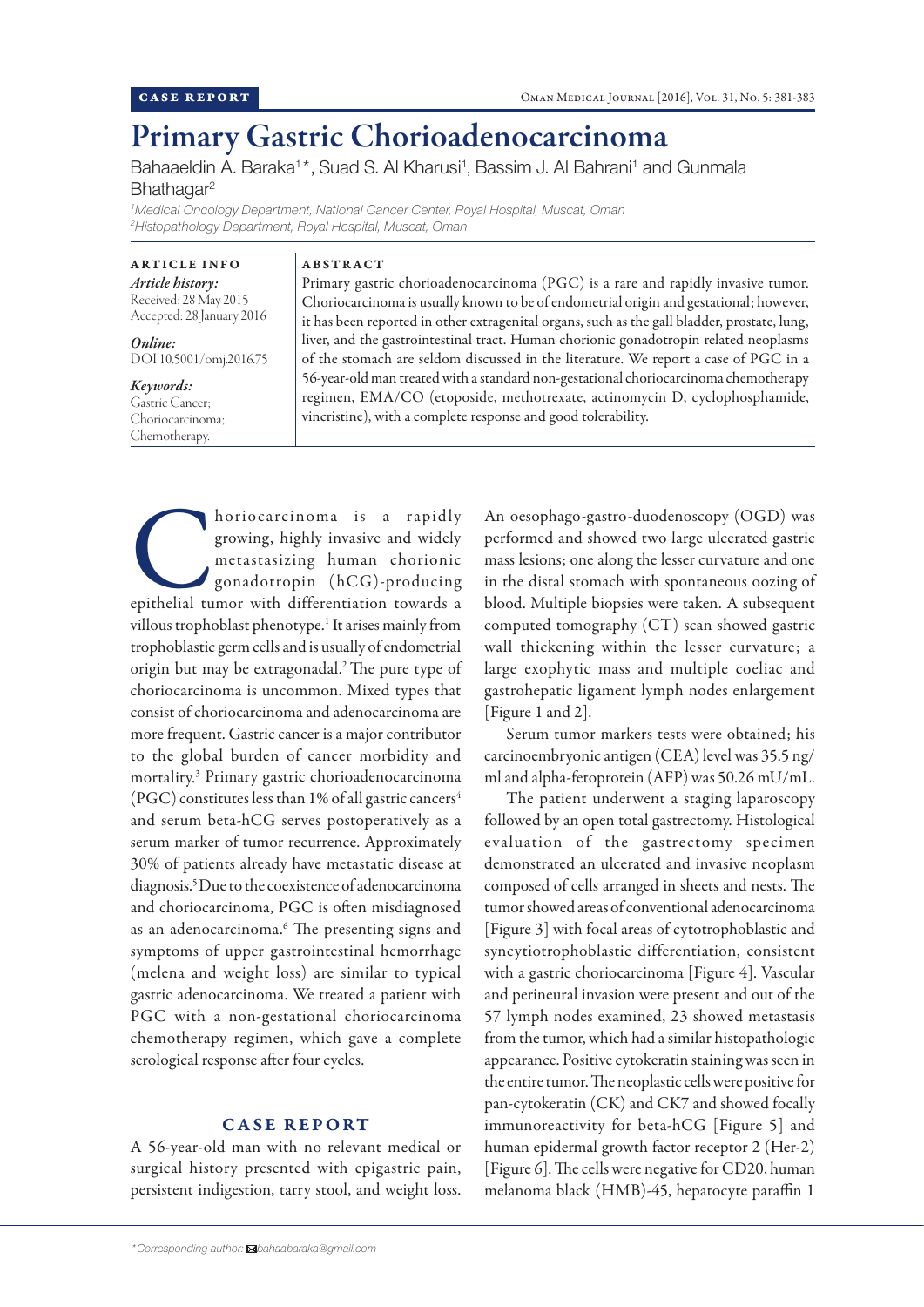

Figure 1: Computed tomography scan crosssection of the abdomen showing gastric wall thickening and a large exophytic lesion.

(Hep Par1) and AFP. Based on the above features, a diagnosis of a choriocarcinoma-like variant of gastric adenocarcinoma was made.

The patient had an unremarkable postoperative course. Serial serum beta-hCG levels after surgery showed a significant decline to 7 mU/mL 26 days later. Then the patient was treated with a standard non-gestational choriocarcinoma chemotherapy regimen, in the form of four cycles of EMA/ CO (etoposide, methotrexate, actinomycin D, cyclophosphamide, vincristine). A CT scan after the treatment did not show any evidence of recurrent



Figure 2: Computed tomography scan of the coronal section of the abdomen showing gastric wall thickening and a large exophytic lesion.



Figure 3: Hematoxylin and eosin stain showing adenocarcinoma infiltrates in the gastric wall. Magnification =  $5 \times$ .

tumor. Serum beta-hCG levels dropped to 1 mU/ mL after chemotherapy and remained normal 12 months later.

### DISCUSSION

PGC was first described by Davidsohn in 1905 and, to date, more than 140 cases have been reported in the international medical literature.7 Several studies revealed that the pathogenesis of PGC can be explained by the dedifferentiation of malignant adenocarcinoma tissue to the level of the embryonal ectoderm, retaining the ability to form trophoblasts.<sup>8</sup> This is known as the dedifferentiation theory,<sup>9</sup> and was proposed by Pick in 1926 and now it is widely accepted.10 Nevertheless, pathogenesis is still a subject of controversy.

There are few reported cases of primary gastric choriocarcinomas, and it reveals that these types of neoplasms behave more like gestational or germ cell choriocarcinomas with early and extensive hematogenous dissemination rather



Figure 4: Hematoxylin and eosin stain showing malignant giant cells resemble trophoblastic cells. Magnification =  $20 \times$ .